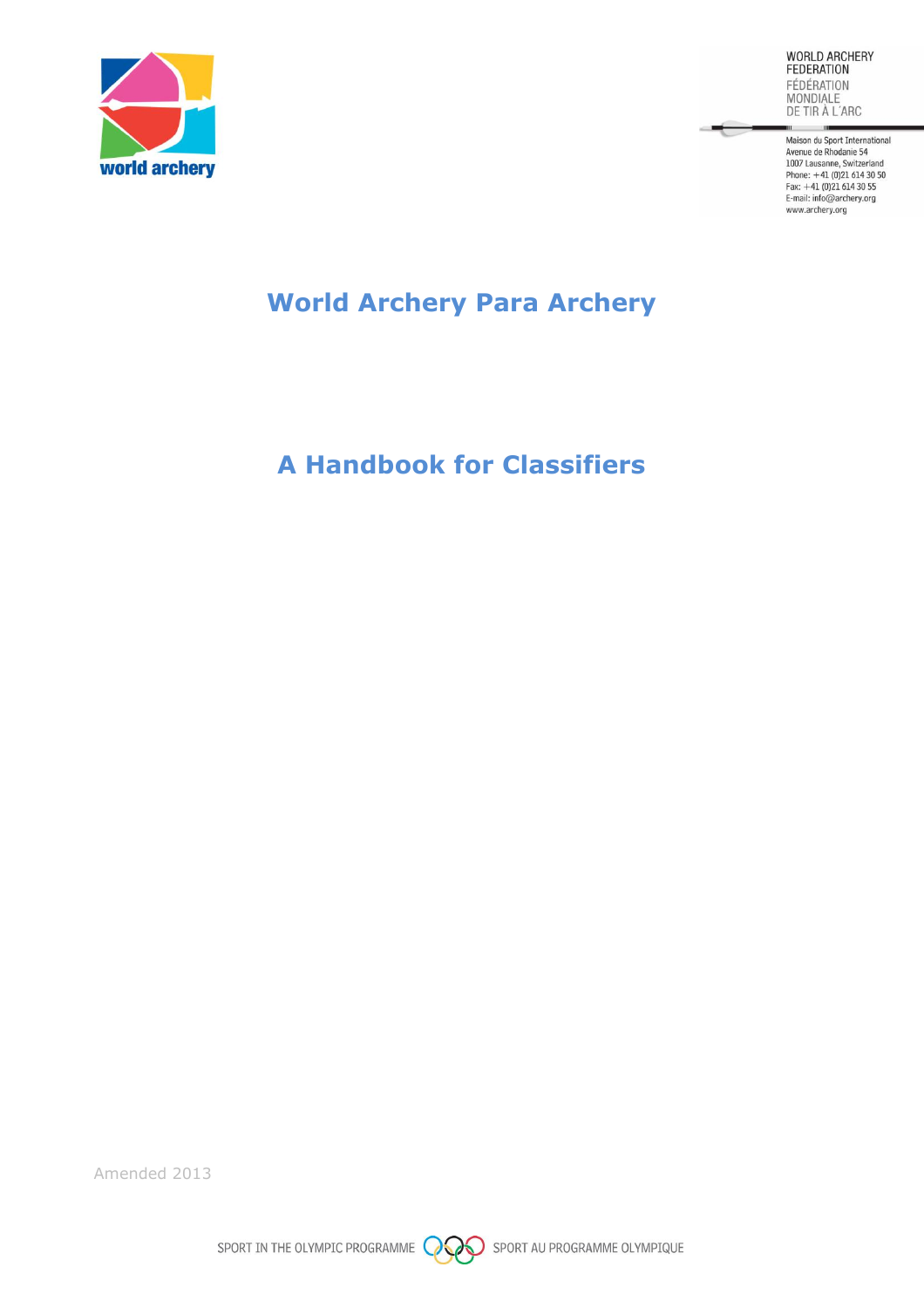

Maison du Sport International Avenue de Rhodanie 54<br>1007 Lausanne, Switzerland Phone:  $+41$  (0)21 614 30 50 Fax: +41 (0)21 614 30 55 E-mail: info@archery.org www.archery.org

# **A Handbook for Archery Classifiers**

# **Classification Rules**

#### **1. Archery Sport Classes for Classification Purposes**

Archery will be comprised of the following classes

- W1
- W2
- ST<sub>1</sub>
- VI
- NE

#### **2. Functional Classification System**

This classification system uses disability profiles and a numerical calculation of the ability to walk as a guideline.

#### **3. Locomotor Disabilities**

3.1. All movement abilities are tested by the:

- Assessment of points for muscle strength testing and/or
- Assessment of points for co-ordination testing and/or
- Assessment of points for joint mobility.
- 3.2. 320 Points have been allocated to an able-bodied archer

This total is used to calculate the relevant classification.

#### Body segments

- Arms 180
- Trunk 40
- Legs 100
- Total 320

3.3. The minimal handicap to be eligible to compete is either

- a loss of 25 points in the arms
- or a loss of 20 points in the trunk
- or a loss of 25 points in the lower limbs
- Amputation of the forearm above the wrist [no wrist joint present]

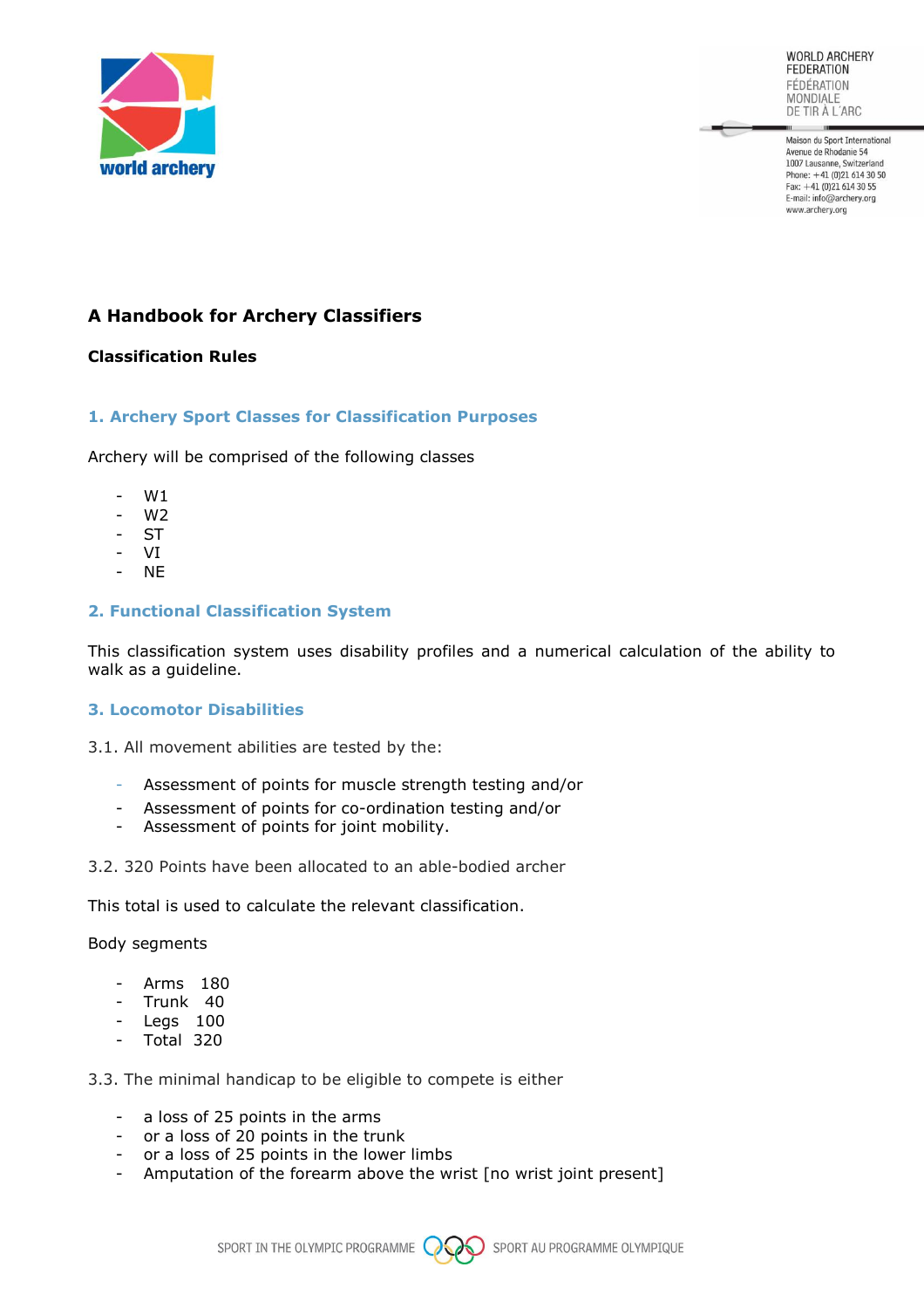

Maison du Sport International Avenue de Rhodanie 54 1007 Lausanne, Switzerland Phone: +41 (0)21 614 30 50 Fax: +41 (0)21 614 30 55 E-mail: info@archery.org www.archery.org

Amputation into the lower  $1/3$  of the leg above the ankle [no ankle joint present]

3.4. Observation of the archer shooting follows and updates the points calculation assessments

This will demonstrate the functional abilities applied in the shooting. The classifiers require access to the field of play at all times

#### **4. Classification Procedure**

4.1. Each International classification team shall consist a minimum of 2 authorised International classifiers, at least one of them having a medical background [e.g. physiotherapist or doctor.]

4.1.1. There must not be a panel of 2 International Classifier Candidates.

4.1.2. For World Ranking Tournaments it is recommended that a minimum of 1 panel is present, for Paralympics, World Championships & Regional Championships 2 panels will be required to be compliant with the IPC Classification Code. If possible a classifier will not be involved in the classification of an archer from their own country, this will not always be possible and in this case, the classification will be on review status.

If due to unforeseen last minute problems [e.g. missed flight or illness within the last 48 hours] the classification can proceed with one classifier. In this case, classification will be on review status.

4.2. A National Classification may be completed by one person.

4.3. Complete personal details must appear on the Classification Report.

4.4. A Medical Report must be submitted making use of the Medical Intake Form. Template is available on WA web site.

If no medical report is submitted then classification will not take place and the archer will not be allowed to compete in the tournament.

4.5. Testing is to be done on a horizontal medical testing bench maintaining professional codes of conduct.

4.5.1. Use of the Daniels & Worthingham or Kendall Manual Muscle Testing Methods.

4.6. Perform the Bench Test: appropriate test(s) from the following tests have to be selected.

- Assessment of points for muscle testing and/or
- Assessment of points for dysfunction (co-ordination) testing and/or
- Assessment of points for joint mobility
- Any combination which demonstrates the archers disability can be used
- Type of amputations & indicating any other loss of functional ability

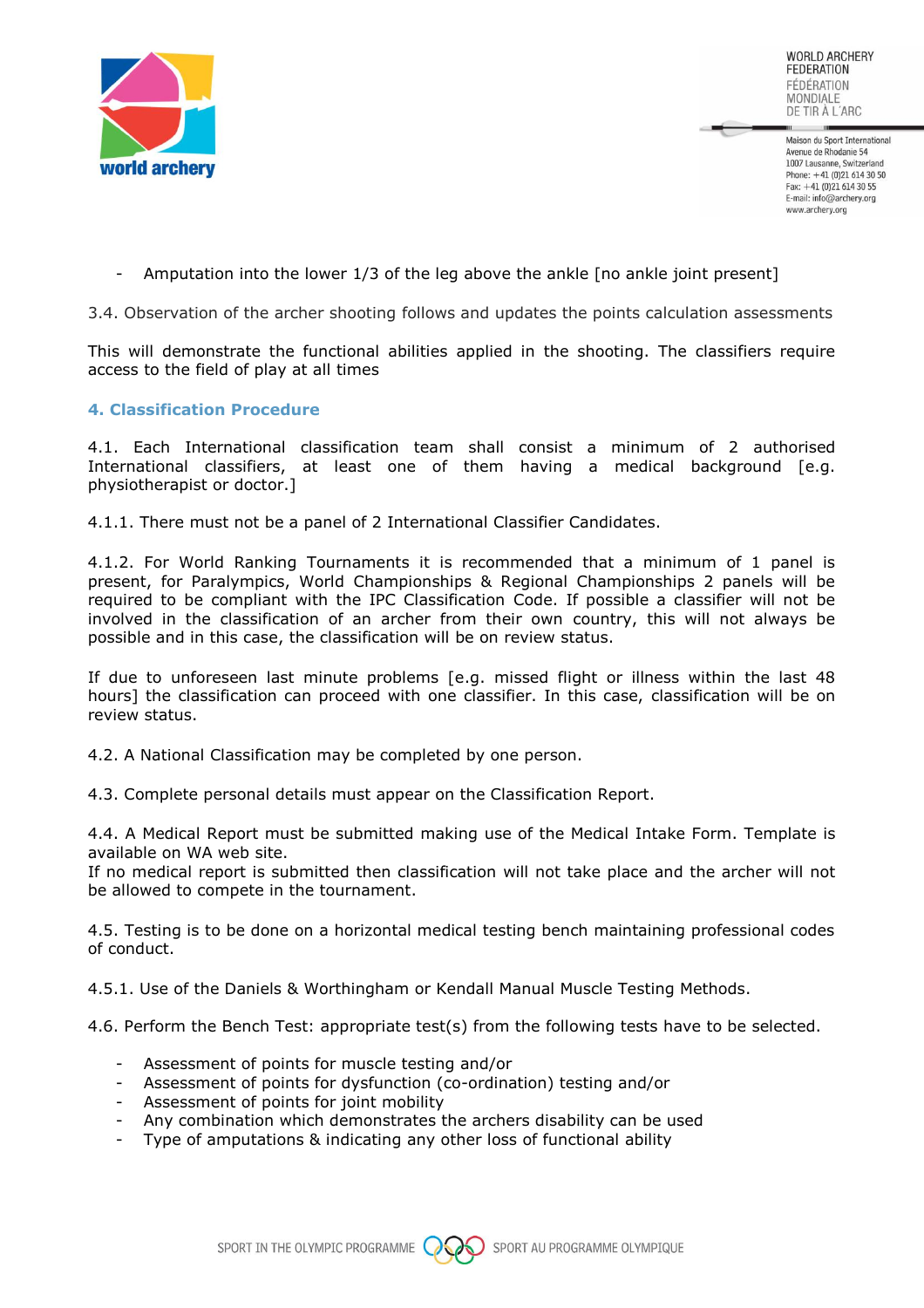

Maison du Sport International Avenue de Rhodanie 54 1007 Lausanne, Switzerland Phone: +41 (0)21 614 30 50 Fax: +41 (0)21 614 30 55 E-mail: info@archery.org www.archery.org

4.7. For the archer who has multiple disabilities the tester assesses which of the disabilities (muscle strength, coordination, range of movement) is functionally more severe and then test accordingly.

4.7.1. Make a note of anything not covered by the wording on the form.

4.8. Make a note of the assistive devices, providing they are allowed within the rules.

4.9. Perform the shooting test and if necessary update the point assessment Note: it is very important to complete the shooting test when the shoulder function is affected.

# 4.10. **PAIN** (IPC CODE)

If an athlete experiences pain during classification that alters their performance of these tests, then the results of the tests are not valid and the athlete cannot be assigned a class. Without official classification, athletes cannot compete. "It will be up to the classification panel to decide if the athlete should be declared "Not Eligible" for Para-Archery".

However, if the athlete's medical intake form indicates a recognised medical disability but there is a concurrent pain issue at the time of classification, the athlete will be deemed "Did Not Complete Classification" and would be asked to present at a later classification opportunity to continue classification.

Painful conditions which may prevent a classification panel from assigning a class may include temporary musculoskeletal trauma (e.g., strained medial ligament of the knee; immediate post-surgery situations), arthritis and fibromyalgia. Specific attention should be given to athletes who present with psychosomatic complaints and/or hypochondria with physical, visual and/or intellectual impairment as a secondary health condition. These athletes typically should not be eligible to compete.

#### 4.11. **REVIEW** (IPC CODE)

Avoid assigning confirmed sport class status to athletes who are young, inexperienced or recently injured. The following guidelines are useful in this regard:

- Athletes with congenital motor disorders or who are injured when they are young should be allocated Review sport class status until they are judged to be skeletally mature.
- The incomplete paraplegic should be Review sport class status until at least 18 months post injury.
- The person with a brain injury should be Review sport class status until at least 4 years post injury.

# 4.12. Intentional **Misrepresentation During Evaluation** (IPC Code)

An Athlete who, in the opinion of the Classification Panel, is intentionally misrepresenting skills and/or abilities shall be considered in violation of the Classification Rules.

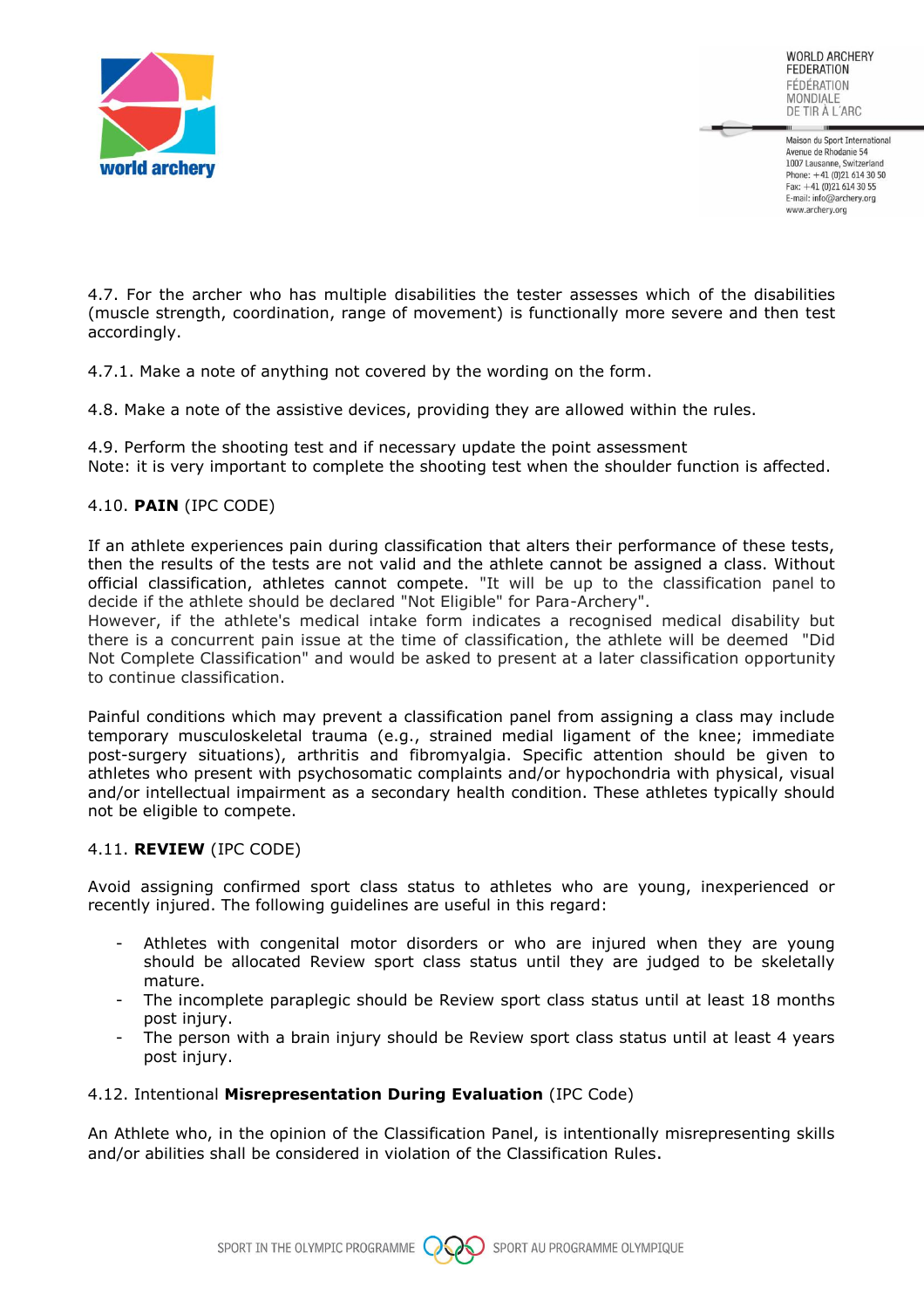

Maison du Sport International Avenue de Rhodanie 54 1007 Lausanne, Switzerland Phone: +41 (0)21 614 30 50 Fax: +41 (0)21 614 30 55 E-mail: info@archery.org www.archery.org

If the Athlete intentionally misrepresents skills and/or abilities, the Athlete will not be allocated a Sport Class or Sport Class Status, and will not be permitted to compete at that Competition in that Sport.

#### **5. Assessment of Points**

- 5.1. Muscle strength testing
- 0 Total lack of voluntary contraction.
- 1 Trace, faint contraction without any movement.
- 2 Poor, contraction with very weak movement when gravity is eliminated.
- 3 Fair, contraction with movement against gravity.
- 4 Good, contraction against gravity and some resistance.
- 5 Normal, contraction of normal strength against full resistance.

5.2 Dysfunction (co-ordination, spasticity, athetosis, ataxias) testing

0 - No functional movement at all.

1 - Very minimally co-ordinated movements and/or very severely restricted range of movement due to severe hypertonic muscle stiffness.

2 - The sequence of movement is very difficult and can only be carried out very slowly and uncoordinated and/or not more than 25% range of movement during fast repetition and/or severely restricted range of movement with severe spasticity- hypertonic muscle stiffness present.

3 - The movements can only be carried out slowly but roughly without faults and/or no more than 50% range of motion by fast repetition and/or moderate range of movement with moderate spasticity with tone restricting movement and/or moderate co-ordination problems.

4 - The movements are slightly uncoordinated and/or no more than 75% range of motion by fast repetition and/or slight increase in muscle tone.

5 – Normal.

5.2.1. Archers with spasticity, ataxia and/or athetosis will be tested with rapid repetitive movements.

5.2.2. Associated reactions of upper and lower limbs have to be watched carefully during a shooting test.

5.2.3 Reactions and co-ordinating effect of the antagonistic muscle must be taken into consideration for upper limbs and the upper trunk.

5.2.4. Testing should be repeated with the neck turned into the shooting position, in order to note influence of the postural reflexes.

5.2.5. Evaluation of the trunk co-ordination must be done mainly in the shooting test, considering that some incorrect positions or movements are caused by the technical level reached by the athlete and/or by incorrect shooting equipment or assistive devices used and not by functional disabilities.

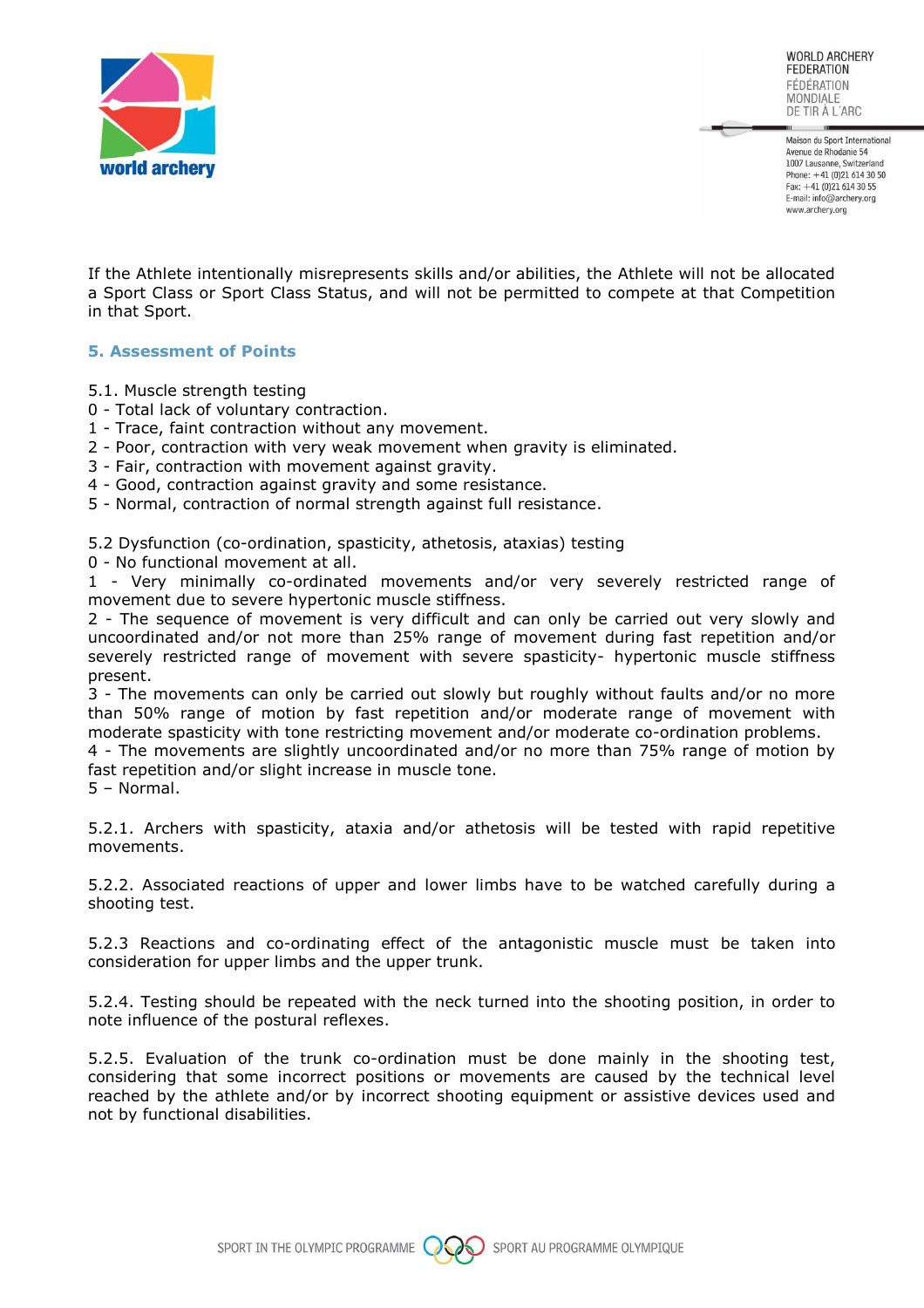

Maison du Sport International Avenue de Rhodanie 54 1007 Lausanne, Switzerland Phone: +41 (0)21 614 30 50 Fax: +41 (0)21 614 30 55 E-mail: info@archery.org www.archery.org

- 5.3. Range of Movement testing
- 0 No range of movement
- 1 Minimal range of movement
- 2 1/4 movement
- 3 1/2 movement
- 4 3/4 movement
- 5- Full range of movement

5.4. The functional Reach test is to be performed to evaluate the standing and sitting balance. The balances are qualified as Normal, Fair, Poor, None.

#### **6. SPORT CLASS PROFILES for classification purposes**

#### 6.1. **W1**

Defined as a tetraplegic archer in a wheelchair or comparable disability.

#### 6.1.1. Practical Profile

Arm: Limitation in functional range of movement, muscle strength or co-ordination. plus

Trunk: poor or non-existent muscle control affecting static balance, while the bow is raised in the shooting position

and/or

Lower limbs: usually considered non-functional due to amputation, limitation in range of movement, strength and/or control (this means minimal ability to walk or no ability to walk)

#### 6.1.2. Disability Profile

Tetraplegia, Quadriplegia, Triplegia or severe Diplegia with limitation in control of upper extremities or upper extremity spasticity (spasticity grade scale for muscle tone 2-4) / (this is likely to mean limitation of draw weight due to decreased function in the shoulder and string arm elbow function and/or limitation of function of one or both hands, not including the wrist). Double amputation below the knee associated with hip fusion or double above the knee amputation with short stumps (i.e. proximal 1/3). Both of these conditions must also be associated with amputations in both arms or limitations in functional range of movement, strength or control of one arm.

Archers with lower limbs disability that allow for wheelchair, and has normal functioning of one arm but has sufficient impairment in the other arm that preclude fair participation in other classification.

#### 6.2. **W2**

Defined as paraplegic archer in a wheelchair, or a comparable disability.

#### 6.2.1. Practical Profile

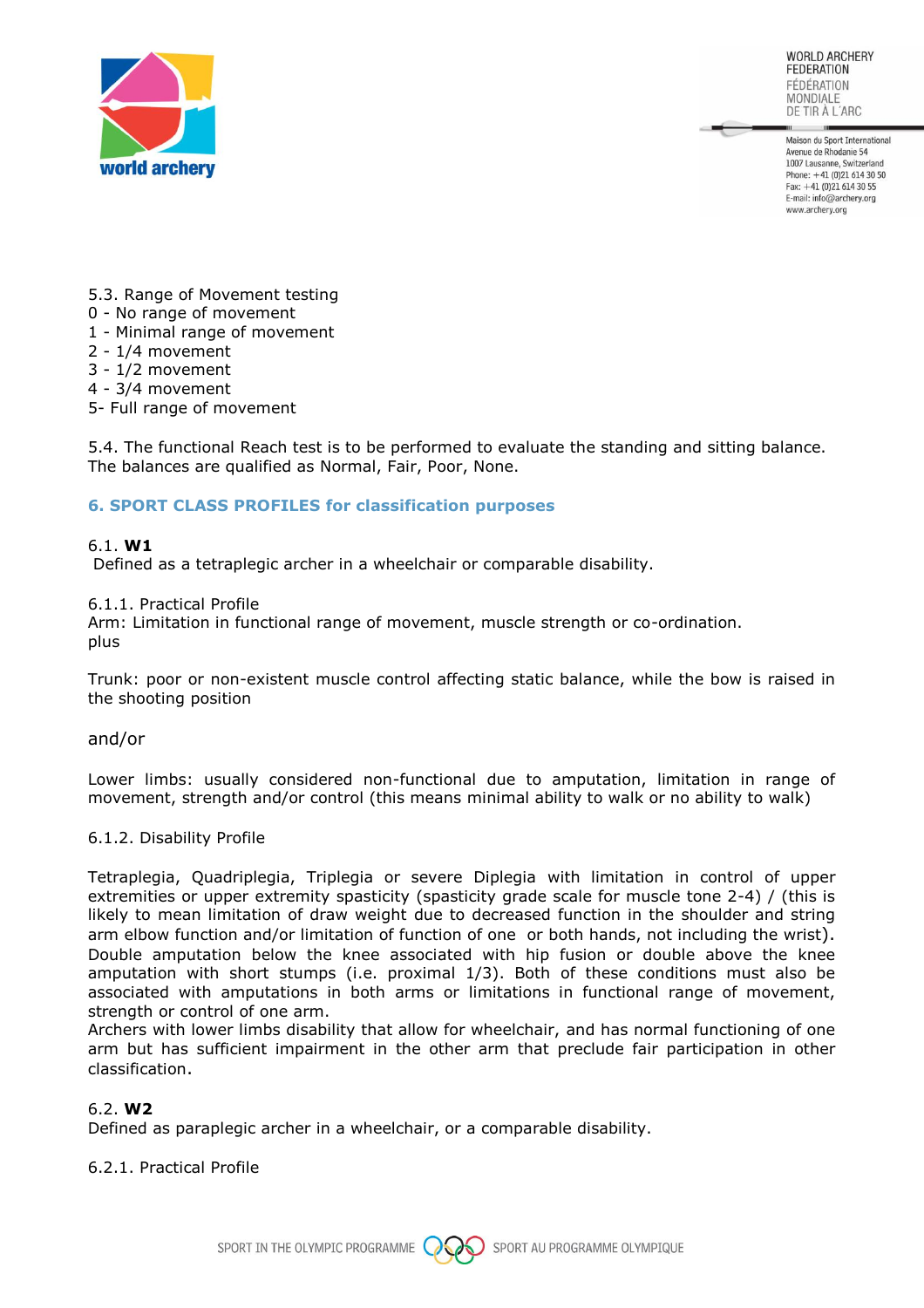

Maison du Sport International Avenue de Rhodanie 54 1007 Lausanne, Switzerland Phone: +41 (0)21 614 30 50 Fax: +41 (0)21 614 30 55 E-mail: info@archery.org www.archery.org

Arms: no limitations in functional range of movement, strength or control.

Trunk: control can range from good to non-existent affecting static balance, with the bow raised in the shooting position.

Lower Limbs: considered non-functional due to amputation, limitation in range of movement, strength and/or control (minimal ability to walk over long distances)

#### 6.2.2. Disability Profile

Paraplegia severe diplegia without limitation in control of upper extremities varying degrees of impairment in trunk balance.

Moderate to severe spasticity in lower extremities (Spasticity grade scale 3 or more). Double knees (above or below) amputation with no prosthesis.

Double amputation above knee when approved by the panel of International classifiers.

#### 6.3. **ST**

Defined as standing archers or those shooting from a stool [if allowed by the classifiers as agreed at their classification]

6.3.1. Practical Profile: The function in the lower limbs means they are able to walk longer distances.

6.3.2. They are required to reach the minimum handicap in the functional evaluation.

Minimum disability with a loss of 25 points in two legs or a minimum of 7cms shortening in one leg.

Amputation into the lower 1/3 of the leg [above the ankle joint]

Amputation into the lower 1/3 of the forearm [above the wrist]

#### 6.4 **VI**

6.4.1. Visually Impaired archers must be classified by an International classifier, authorised to classify those who have a visual impairment.

#### 6.5. Non Eligible

If an archer does not reach the minimum disability either because he/she scores insufficient points or their diagnosis does not feature in those recognised for Paralympic sport, they will be classified Ineligible. This means they are not able to participate as a Para-archer. However they may be permitted to use an assistive device in able-bodied competitions if their classification card so specifies.

# **7. Sports Equipment and Assistive Devices**

7.1. Personal equipment must comply with WA Rules except that detailed in 7.2.

7.2. Some assistive devices are allowed, if authorised by an official WA Para-Archery Classification panel. Classifiers must complete the assistive device section on the classification form noting the approved equipment.

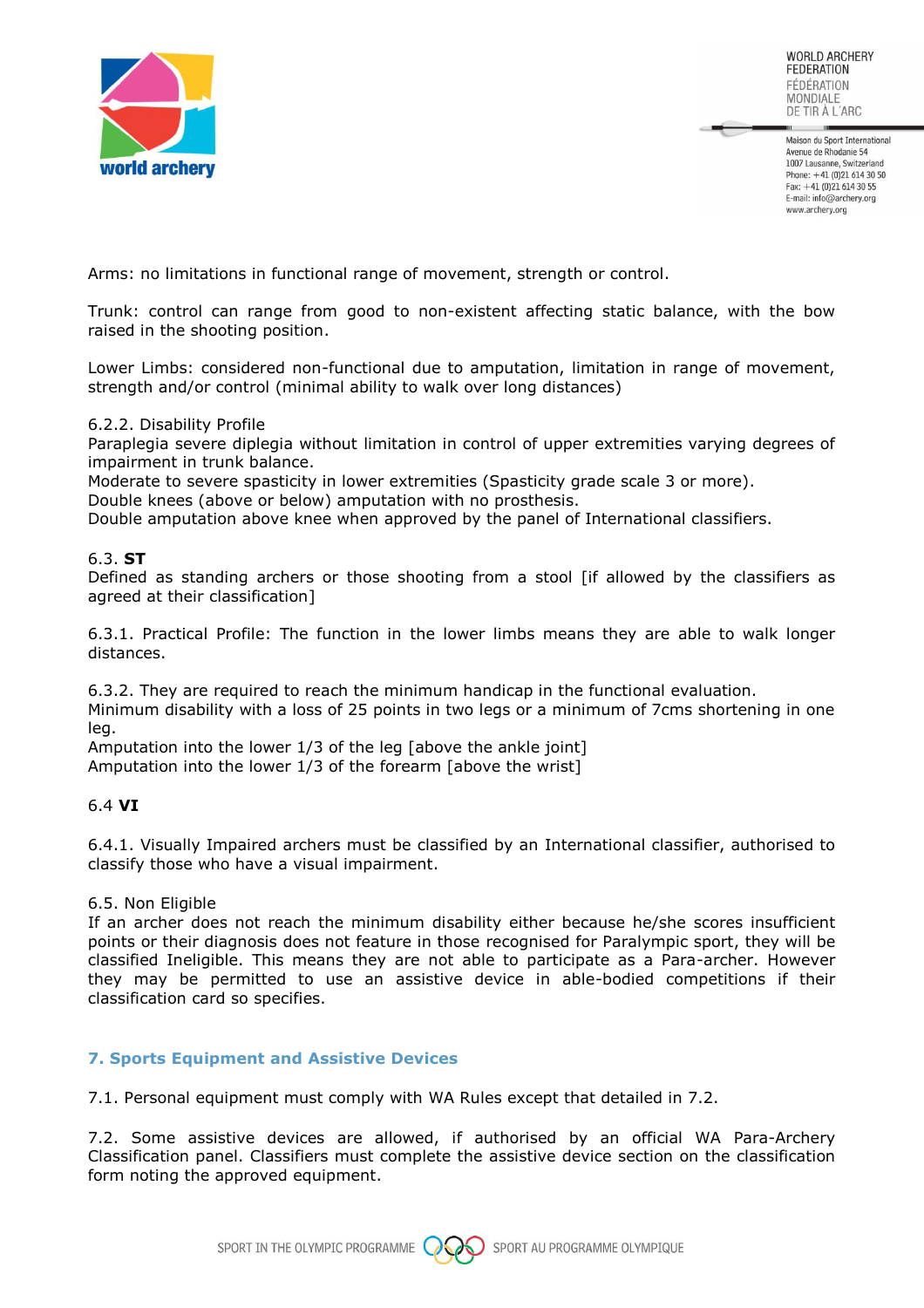

Maison du Sport International Avenue de Rhodanie 54 1007 Lausanne, Switzerland Phone: +41 (0)21 614 30 50 Fax: +41 (0)21 614 30 55 E-mail: info@archery.org www.archerv.org

All equipment in addition to that compliant with WA rules must be declared to & approved by the Classification panel and be included on the Classification Form.

- wheelchair
- stool
- release aid
- bow bandage
- elbow splint
- wrist splint
- body support or strapping
- block for foot
- Stool
- Prosthesis [if a prosthetic arm is used on the bow arm then the attachment to the bow MUST comply with WA rules as found in Book 3 chapter 21
- Leg strap

A moulded back such as "Jay" back may be allowed by the classification panel provided it complies with the World Archery rules.

7.2.1. Wheelchair

- A wheelchair can be used with a minimum disability with the loss of 50 points in lower limbs and/or trunk.
- A wheelchair of any type may be used, provided it subscribes to the accepted principle and meaning of the word wheelchair.
- No part of the wheelchair may support the bow arm whilst shooting.

For W2 archers, the sides or protusions of the back support of the chair may not be further forward than half the width of the archer's body at each side.

The highest point of the chair must be at least 110mm below the armpit at assessment while sitting upright, to make sure that there is NO support to the bow arm while shooting at any distance.

- Feet and footplates must not touch the ground.
- The wheelchair must not exceed the shooting space on the line, allowed by WA [1.25m]
- A wheelchair may be allowed by the classification panel if the archer does not score 50 points, as assessed by the functional reach test.

#### 7.2.2. Stool

- A stool [no back] may be used with a minimum disability of 38 points in the lower limbs and/or trunk.
- A stool may be allowed by the classification panel even if the archer doesn't score 38 points but have poor standing balance assessed by the functional Reach test.
- A stool of any type may be used, provided it subscribes to the accepted principal and to the meaning of the word.
- The area of contact with the ground framed by the legs of the stool and the feet of the archer [i.e. the maximum area that is taken up] must not exceed 60cm wide x 80cm along the shooting line [from the back leg of the stool to the front of the foot].

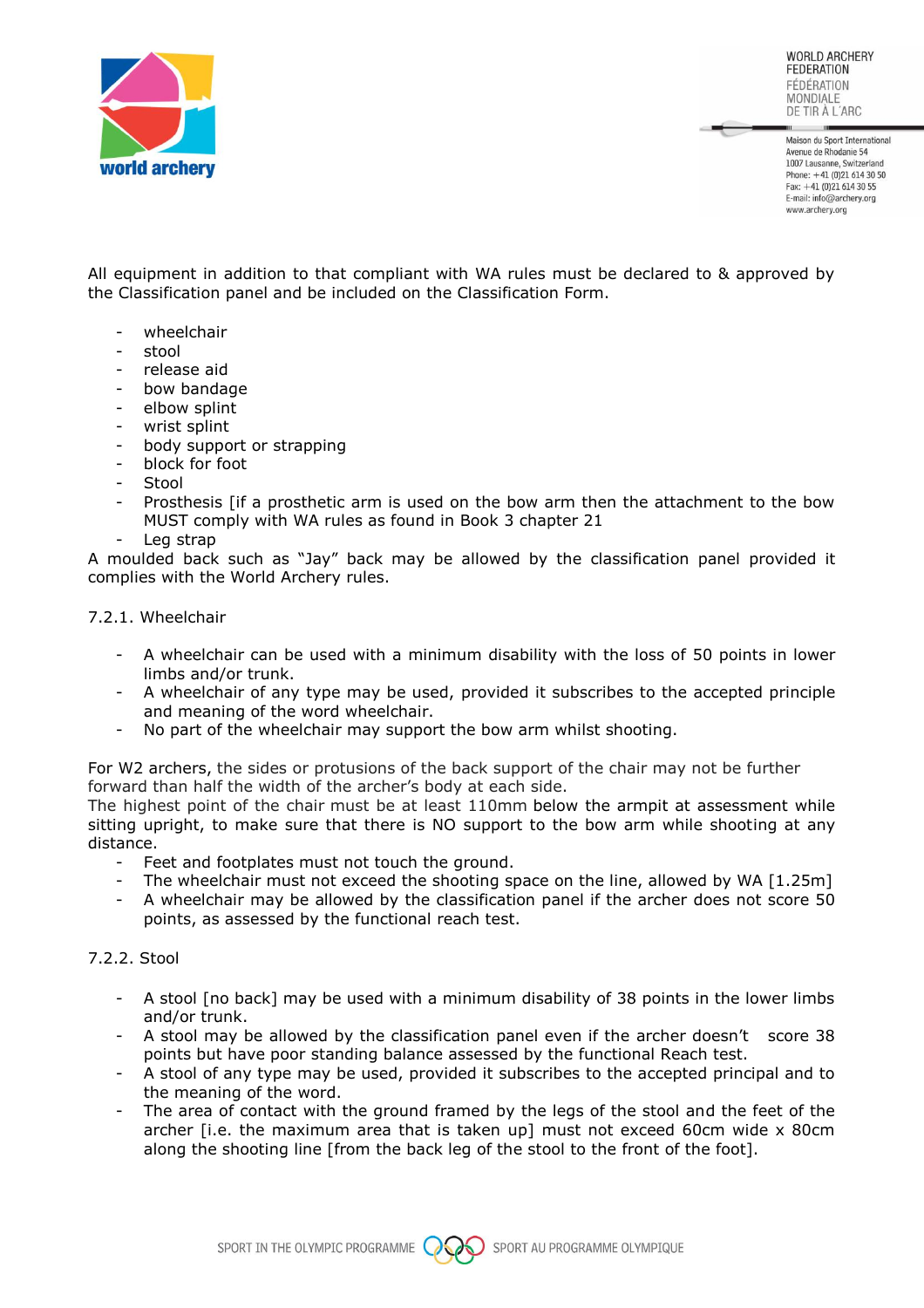

Maison du Sport International Avenue de Rhodanie 54 1007 Lausanne, Switzerland Phone: +41 (0)21 614 30 50 Fax: +41 (0)21 614 30 55 E-mail: info@archery.org www.archerv.org

- 7.2.3. Wheelchair / Stool for amputee
	- For double below knee amputee, they are entitled to a stool.
	- For double above knee amputee, they are entitled to wheelchair.
	- For double amputee, one above knee, the other below knee, they can be on wheelchair or stool depending on their functional reach test (Poor result is any reach of 15 cm or less. Fair result is a reach of 16cm - 25cm. Beyond 25cm is a good result).
	- For a fair result, they can use stool. For poor result, they can use a wheelchair. For good result but archers still want to use stool, please follow up with a shooting test.
	- For single amputee below knee, no stool unless they have poor functional reach test. If fair but still want a stool, please follow up with a shooting test.
	- For single amputee above knee, no stool unless they have poor or fair functional reach test. If they have good functional reach test but still want a stool, please follow up with a shooting test.
	- For non-amputee standing archers, they are allowed a stool if their functional reach test is poor. If fair, please follow up with shooting observation if they want a stool. If they have Normal result in the functional reach test, they are not allowed to use a stool.

# 7.2.4. Permitted Body support / Strapping

- A body support or single chest strap may be used by individuals who classify as W1 or W2 with a disability of T1-5 [no functional abdominals].
- It can be used when the sitting balance (static and dynamic) is poor.
- The protrusion, forward from the front of the main vertical support of the chair back may be no longer than half of the trunk.
- Only W1 archers are allowed to use simultaneous protrusion and strapping. They may use any wheelchair that is within the rules and amount of body support/strapping to maintain body stability as long as no support is given to the bow arm whilst shooting.
- Body support can be used in conjunction with the altered chair back as allowed in 7.2.1 bullet point 4

# 7.2.5. Release aid

In W1 Archers with disabilities in the string fingers are allowed to use a mechanical release aid.

# 7.2.6. *W1 equipment*

To shoot in the W1 sport class, archers may use a recurve bow with a release aid or a compound bow with a maximum draw weight of 45lb. In the W1 sport class the compound bow sight must not include a prism, lens, peep sight or levelling device.

Archers belonging to sport class W1 with upper limb disabilities may chose to shoot in the Compound Open division using the equipment permitted under World Archery rules.

# 7.2.7. Bow bandaged

Archers with bow arm disability may use the bow either tied or bandaged to the hand.

# 7.2.8. Bow arm splint

Archers with bow arm disability may use an elbow or wrist splint release aids that include wrist support should be declared to the classifiers to be noted on their card.

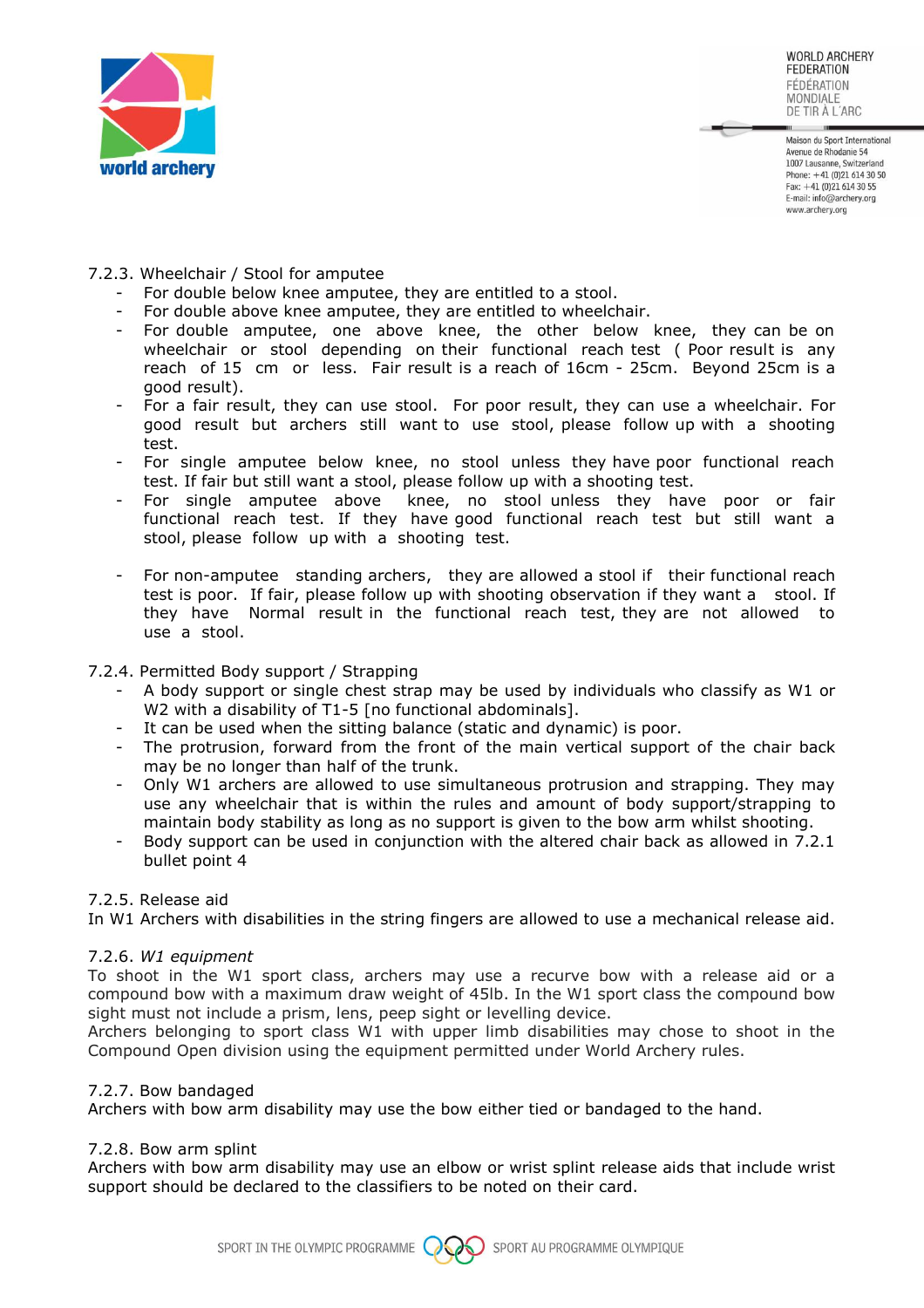

Maison du Sport International Avenue de Rhodanie 54 1007 Lausanne, Switzerland Phone:  $+41(0)216143050$ Fax: +41 (0)21 614 30 55 E-mail: info@archery.org www.archery.org

7.2.9. String arm wrist splint Archers with string arm disability may use a wrist splint.

#### 7.2.10. Assistant

W1 and ST archer with a severe arm disability unable to nock arrows may if agreed by the classification panel have a person to load their arrows into the bow. Such a person must not adjust the bow sight until the end of the shooting signal. Such a person must not be a disturbance to other archers and must wear the same uniform as the archer.

#### 7.2.11. Block

Devices to raise a foot or part thereof, attached or independent of the shoe, are permitted provided that the devices do not present an obstruction to other athletes at the shooting line position or protrude more than 2cm past the footprint of the shoe. The device may not be fixed to a stool*.*

#### **8. Use of Classification Cards**

8.1. As soon as possible after the end of the archer's examination, he/she will be provided with a copy of the classification card.

8.2. The archer MUST take the classification card with him/her to all competitions & produce it at equipment inspection to enable any records set to be ratified or to use the score for ranking.

8.3 Athletes must only compete with authorised equipment at all times to allow for records claimed to be ratified.

#### **9. Protests Against Classification**

9.1. Any protests against classification must be made in writing & must be submitted within 30 minutes of the end of the Qualification round.

9.2 NO protest by team or archer about a classification issue can be made after this period.

9.3 The Chief Classifier may make a protest "under exceptional circumstances" at any time

9.4 There is no legal liability to classify everybody. To say that someone is "not eligible or not classifiable" is not saying they are not disabled.

We are not questioning their disability it is just that some disabilities do not fit into the paraarchery system.

# **10. Special note**

Archers who do not have a classification are not permitted to shoot in match play competitions but may shoot in other Para-Archery events but not claim Para-Archery records or be included in the ranking list.

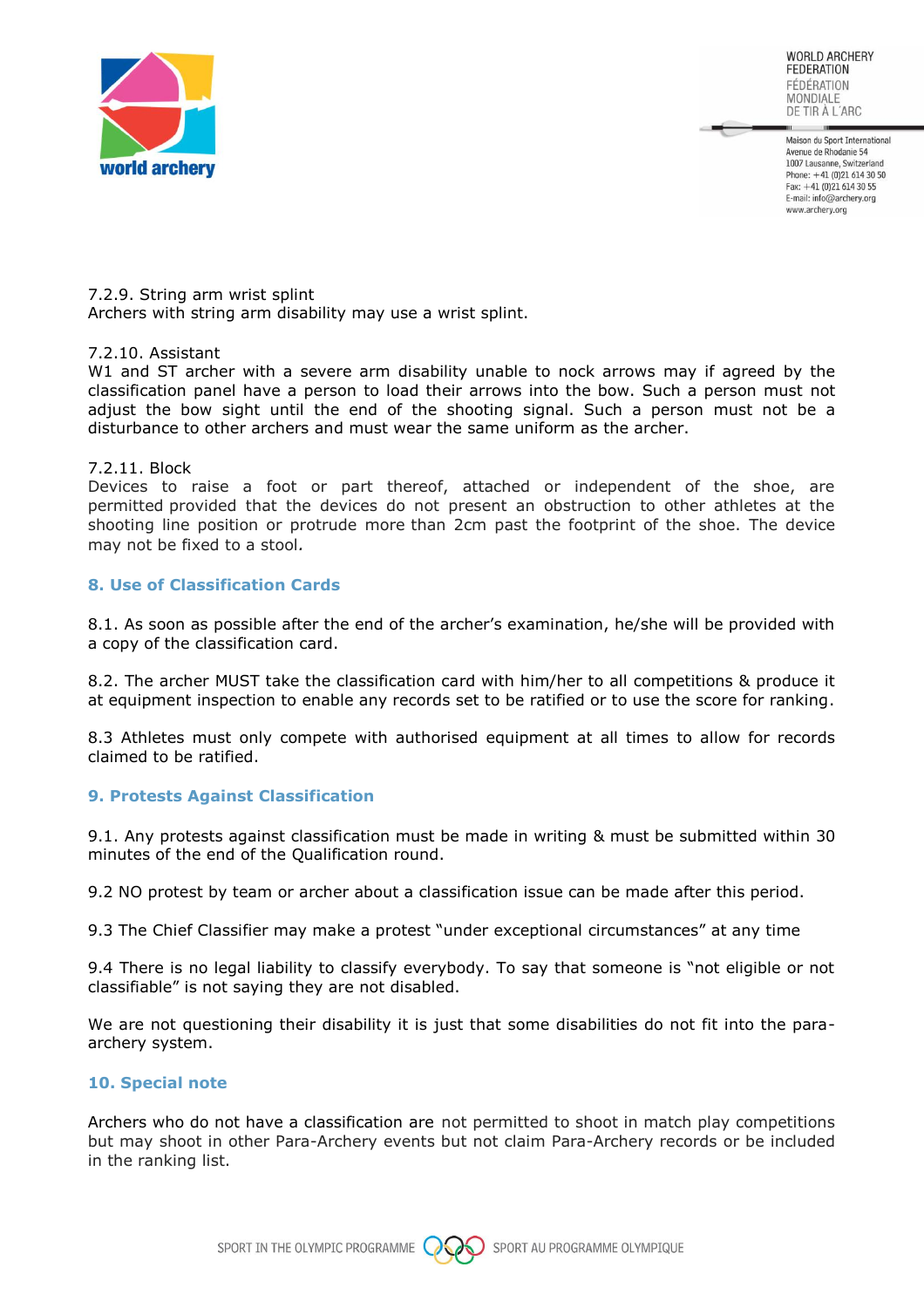

Maison du Sport International Avenue de Rhodanie 54<br>1007 Lausanne, Switzerland Phone:  $+41$  (0)21 614 30 50 Fax: +41 (0)21 614 30 55<br>E-mail: info@archery.org www.archery.org

#### **\*\*\*\*Advice to countries\*\*\*\***

All archers MUST bring their classification card to equipment inspection [either plastic or paper can be accepted]. After 1 April 2014 the classification card must be dated November 2013 or later to be acceptable*.*

If an archer comes to equipment inspection with any of their equipment such as wheelchair, prosthetic limb, protrusion not compliant with the rules THE ARCHER WILL NOT BE ALLOWED TO SHOOT.

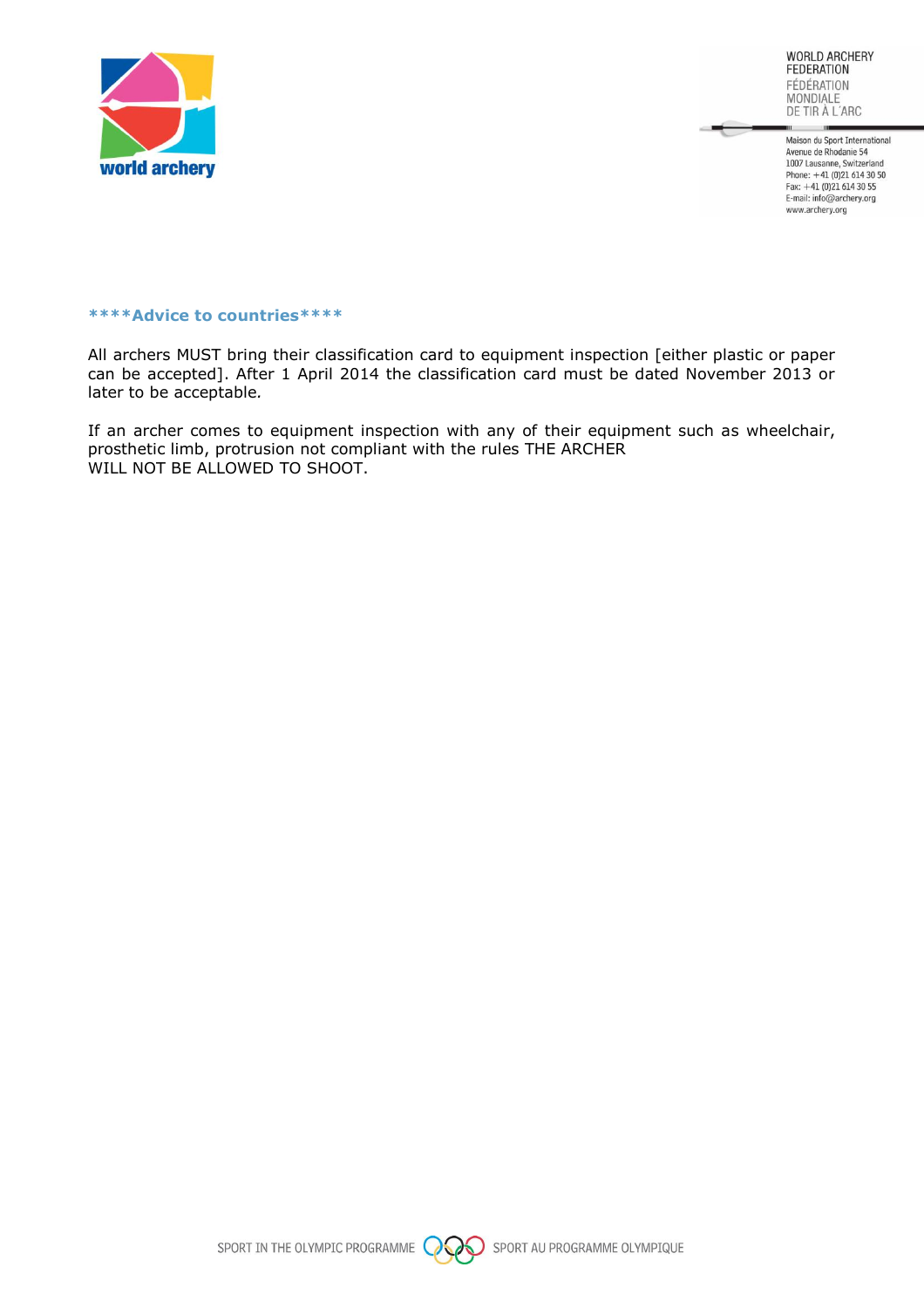

Maison du Sport International Avenue de Rhodanie 54 1007 Lausanne, Switzerland Phone:  $+41(0)216143050$ Fax: +41 (0)21 614 30 55 E-mail: info@archery.org www.archery.org

# **Appendix 1**

**Protests & Appeals** 

# **1. Protests**

1.1. The term "Protest" is used in these Rules as it is in the IPC Classification Code International Standard for Protests and Appeals. It refers to the procedure by which a formal objection to an Athlete's Class is made and subsequently resolved.

1.2. A successful Protest will result in Athlete Evaluation being conducted by a Classification Panel, which will be referred to as a "Protest Panel".

1.3. An Athlete's Class may only be protested ONCE in any Competition

This restriction does not apply to protests submitted in exceptional circumstances

1.4. Protests should be resolved in a manner that will minimise the impact on Competition participation, and Competition schedules and results.

1.5. Protests may only be submitted during a Competition & up to 30 minutes after the end of the Ranking Round. Once this period has passed NO further protests may be made [save for Protests made in Exceptional Circumstances].

# **2. Athletes who may be Protested**

2.1. Athletes with a Review status [R] may be protested by the official representative of a National Federation or The Chief Classifier.

2.2. Athletes with a Permanent Status [C] can only be protested in "Exceptional Circumstance"

# **3. Protest Procedures during Competitions**

3.1. Protests may be submitted by the official representative of National Federation who is authorised to submit Protests [for example, the Chef de Mission, Team Manager] and/or the Chief Classifier.

3.2. The Chief Classifier for the event shall be the person authorised to receive Protests.

3.3. An Athlete's Sport Class may be protested, either by the Athlete's National Federation or a different National Federation within one (1) hour of the Classification

Panel's decision regarding Class being published. If the Classification Panel makes its decision following "First" Appearance, a Protest can only be made up to 30 minutes after the end of the Ranking Round. No further protests may be made except "in exceptional circumstances"

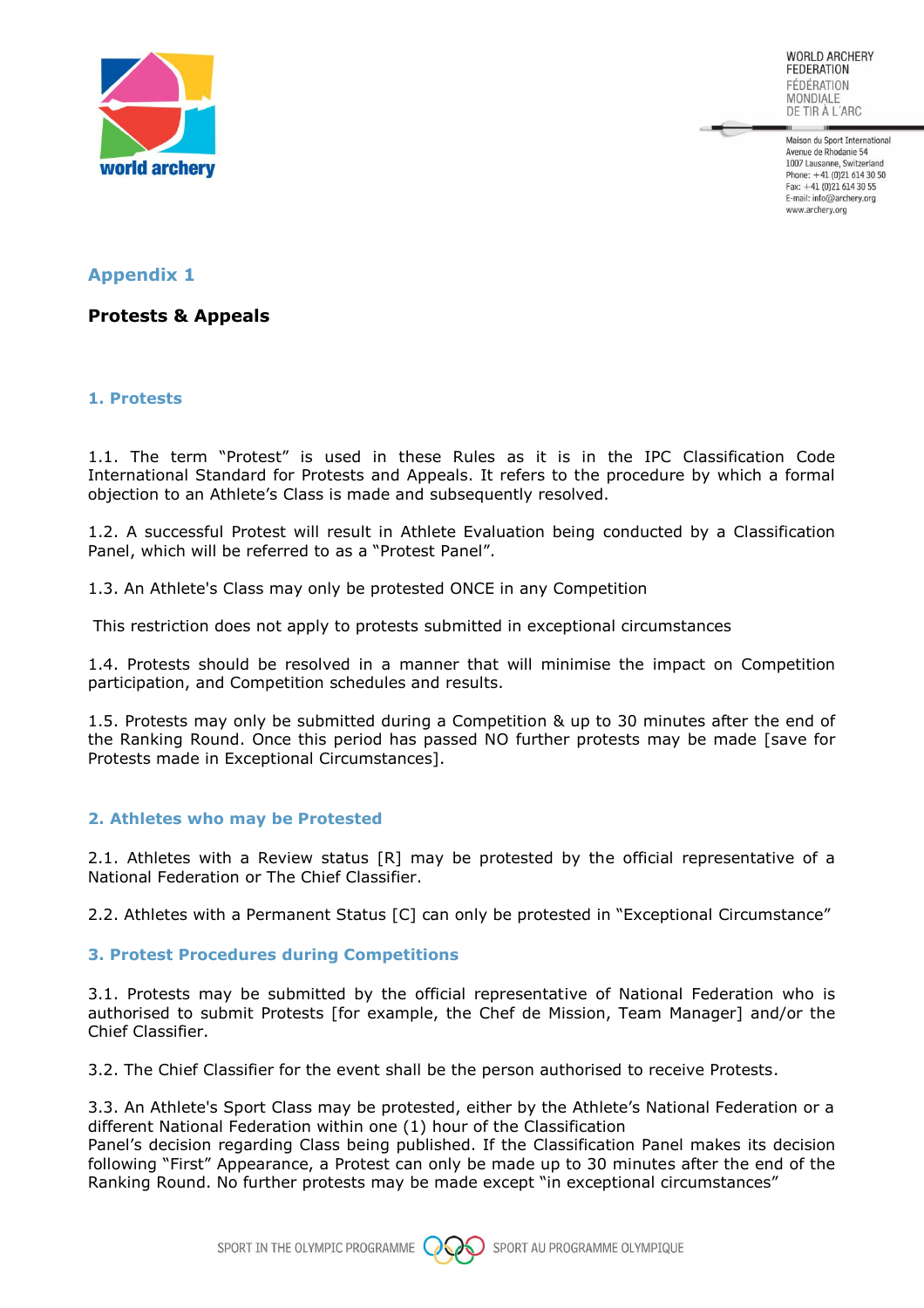

Maison du Sport International Avenue de Rhodanie 54 1007 Lausanne, Switzerland Phone:  $+41(0)216143050$ Fax: +41 (0)21 614 30 55 E-mail: info@archery.org www.archery.org

3.4. Protests must be submitted in ENGLISH on a designated Protest Form obtained from the Chief Classifier for the event Information required with the protest.

- The name, nation of the athlete whose class is being protested;
- Details of the decision being protested;
- The reason for the protest,
- Any documents and other evidence to be offered in support of the protest;
- The signature of the National Federation representative or the Chief Classifier, where applicable;
- A fee of one hundred (100) Euros There is no fee for a Protest "in exceptional circumstances"

# **4. Procedure**

4.1. Upon receipt of the Protest form, the Chief Classifier will review the documentation to determine if there is a valid reason for a Protest and if all the necessary information is included.

If the Chief Classifier thinks that there is no valid reason for a Protest, or the Protest form has been submitted without all necessary information, the Chief Classifier will decline the protest and notify all relevant parties.

The Protest fee will be retained

4.2. If the Protest is declined the Chief Classifier will explain why to the National Federation as soon as is possible.

4.3. If the Protest is accepted, the Chief Classifier will if possible [availability of classifiers cannot be guaranteed & further classification may need to be completed at a later date] appoint a Protest Panel to conduct a new Athlete Evaluation.

The Protest Panel shall consist of, at least *two (2) classifiers.*& shall comprise classifiers of equal or greater level of certification as those involved in the most recent classification.

4.4. The Members of the Protest Panel must not have been involved in the evaluation that led to the most recent allocation of the Athlete's Class, unless the most recent evaluation took place more than eighteen (18) months prior to the Protest being submitted.

4.5. The Chief Classifier will notify all relevant parties of the time and date for the Athlete Evaluation that will be conducted by the Protest Panel.

4.6. All documentation submitted with the Protest form will be provided to the panel.

4.7. If the protest is upheld then the Protest fee will be returned.

#### **5. Protests in Exceptional Circumstances**

5.1. A Chief Classifier may make a Protest in Exceptional Circumstances in respect of any Athlete at any time during or prior to a Competition.

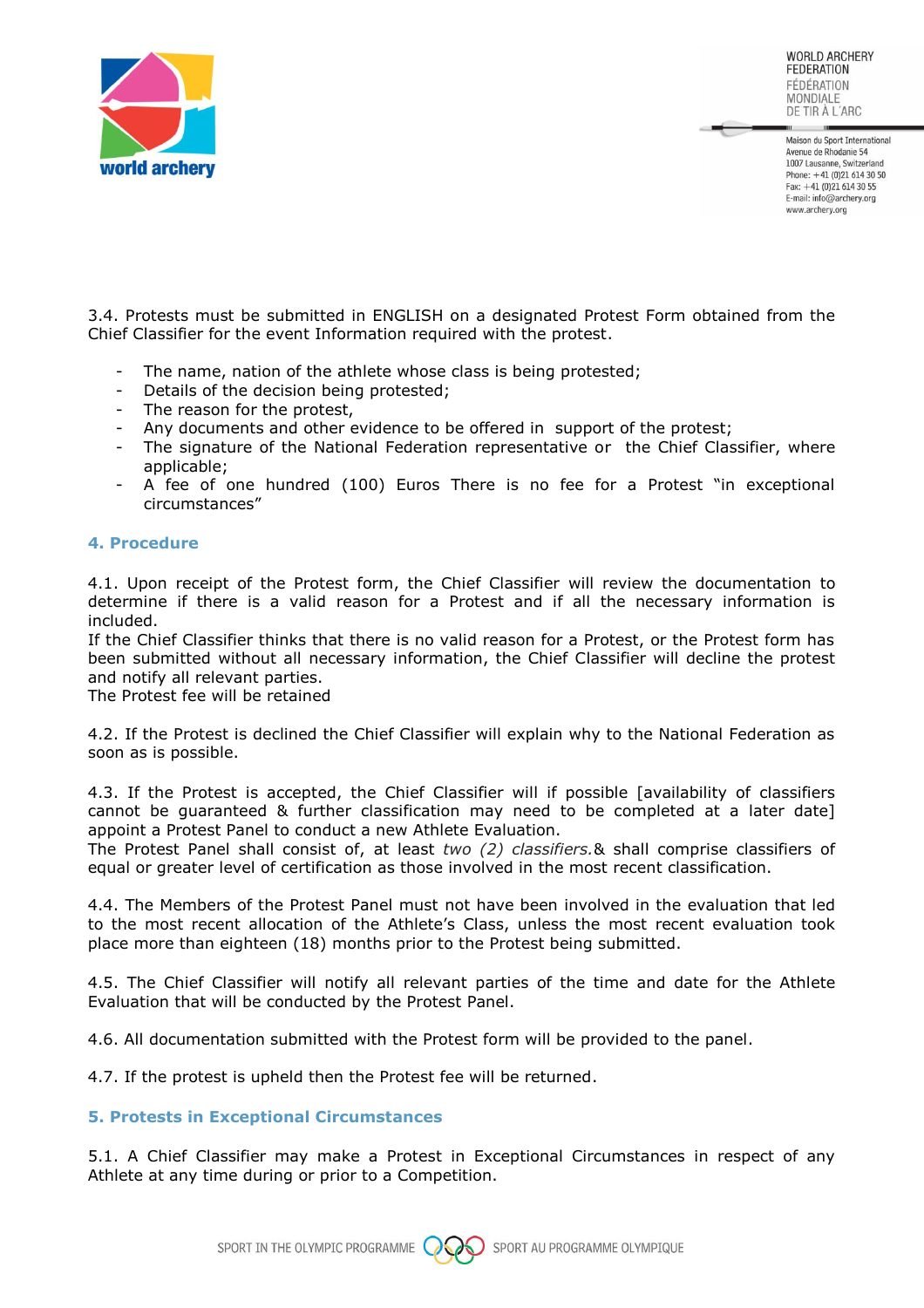

Maison du Sport International Avenue de Rhodanie 54 1007 Lausanne, Switzerland Phone:  $+41(0)216143050$ Fax: +41 (0)21 614 30 55 E-mail: info@archery.org www.archery.org

Exceptional circumstances may result from

- A change in the degree of impairment of an Athlete;
- An Athlete demonstrating significantly less or greater ability prior to or during Competition which does not reflect the Athlete's current Class
- An error made by a Classification Panel which has led to the Athlete being allocated a Class which is not in keeping with the Athlete's ability.

5.2. The procedure for the making of a Protest in Exceptional

Circumstances shall be as follows

The Chief Classifier shall advise the Athlete and relevant National Federation &/or National Paralympic Committee that a Protest is being made in Exceptional Circumstances.

5.3. Athlete Evaluation following a Protest shall follow the same process as any classification. All relevant parties shall be notified of the Protest decision on completion of the latest classification

5.4. The decision of the Protest Panel is final and is not subject to any further Protest.

# **6. Responsibility for Ensuring Compliance with Protest Rules**

6.1. A National Federation making a Protest is solely responsible for ensuring that all Protest process requirements are observed.

6.2 The Chief Classifier may decline a Protest because no valid reason for a Protest has been identified by the National Federation, or the Protest form has been submitted without all necessary information.

The National Federation may resubmit the Protest if it is able to remedy the deficiencies identified by the Chief Classifier in respect of the Protest with in the time allocated [this time will be stated when the forms are returned]

6.3. If a National Federation resubmits a Protest, all protest procedure requirements will apply.

# **7 Appeals**

The term "appeal" refers to a procedure by which a formal objection to the manner in which classification procedures have been conducted is submitted and how it may be subsequently resolved.

Para-archery has designated the International Paralympic Committee Board of Appeal on Classification (BAC) to act as the appeal body for Para-archery. The detailed rules of procedure in respect of Appeals to the BAC are provided by the IPC. The IPC will be responsible for

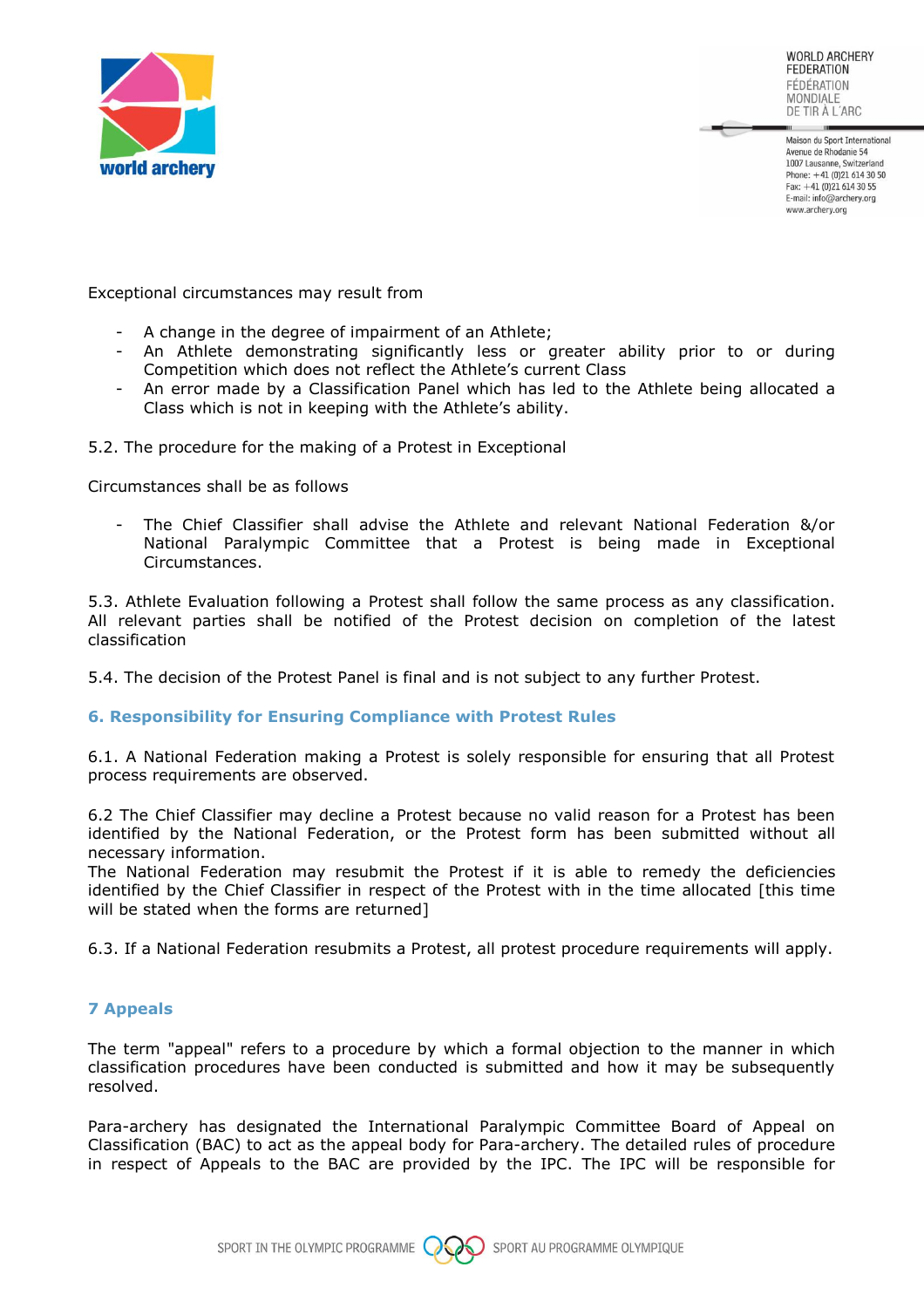

Maison du Sport International Avenue de Rhodanie 54 1007 Lausanne, Switzerland Phone: +41 (0)21 614 30 50 Fax: +41 (0)21 614 30 55 E-mail: info@archery.org www.archerv.org

establishing the BAC in accordance with the IPC BAC Bylaws, which are part of the IPC Handbook.

The BAC shall have jurisdiction to review classification decisions in order to ensure that all appropriate class allocation procedures have been followed; and/or ensure that all appropriate Protest procedures have been followed.

#### **8. Classifiers**

It is usual for archery classifiers to either be a medical doctor or a physiotherapist, in certain circumstances other persons will be trained.

A good knowledge of archery is helpful. It is also required that you become a member of your National archery Federation.

#### 8.1. National Classifier

- Is required to attend a classification seminar [both theory & practical elements] & is observed during assessment.
- A National Classifier may classify athletes from their own country & send evidence of classification to the Head of Classification for ongoing monitoring.
- It is recommended that classifications done in their own country are submitted to the classification committee to be reviewed

-

#### 8.2. Candidate International

- Is required to attend a seminar, be able to participate in the discussions & demonstrate a deeper understanding of what is required.
- Have submitted their classification cards for assessments by the Head of Classification and classification committee
- Participate in an open book written paper
- Complete a case study annually
- Indicate availability to be part of a panel at least once every two years.

#### 8.3. International Classifier

- Be a member of an International Classification panel to be observed by the Head of Classification.
- Make themselves available to be part of classification panels where an International panel is required, at least once every two years.
- Complete a case study annually.

#### 8.4 Chief Classifier

Takes charge of the arrangements for the designated competition and liaise with competition organisers to:

- See arrangements are in place for their flights.
- accommodation & local transport

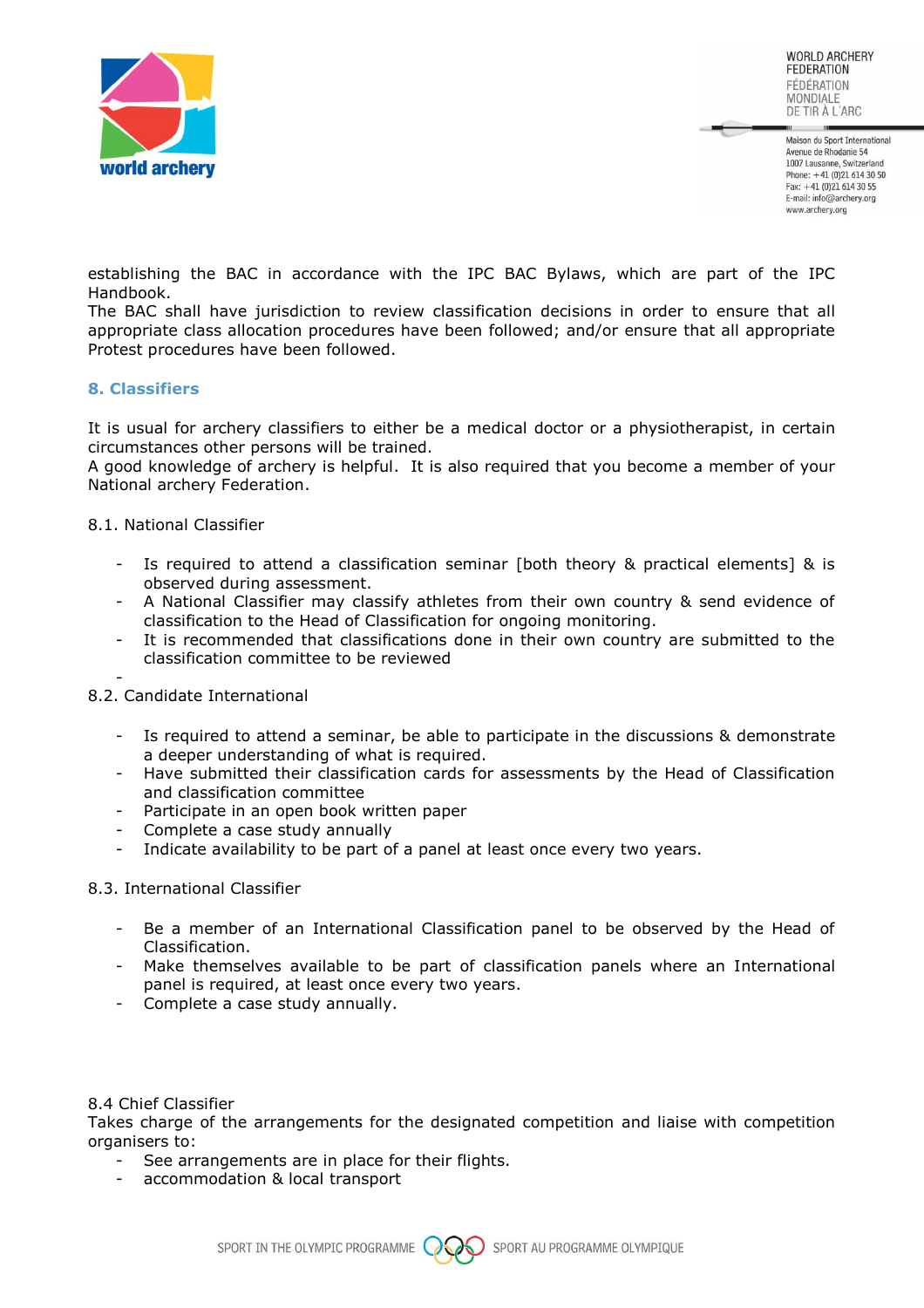

Maison du Sport International Avenue de Rhodanie 54 1007 Lausanne, Switzerland Phone:  $+41(0)216143050$ Fax: +41 (0)21 614 30 55 E-mail: info@archery.org www.archerv.org

- obtain a start list from them & provide a list of the athletes who will need to be Classified
- provide the organisers with classification papers that will need to be prepared for the competition
- Request the organisers notify the countries which of their athletes need to attend for classification with a copy of the schedule supplied.
- make sure there are suitable rooms & equipment available for classification
- organise facilities for photocopying
- organise internet access

# **9. Head of Classification**

Organise & run classification seminars at all International competitions & by invitation in other countries.

- Monitor National & International classifiers
- Maintain the international database
- Attend Para-archery committee meetings
- Provide and/or oversee the ongoing education of classifiers and classifier candidates including the provision and marking of case studies, assessment of classifier performance, and the accreditation/re-accreditation of classifiers and classifier candidates.

#### **10. Assistant Classifier**

If it is not possible to recruit a classifier for a region then should a person who is either a coach or an archer can attend the seminar to obtain the necessary information to enable them to work with a doctor or physiotherapist who can do the physical assessment & therefore enable them to allocate a temporary class to their athlete.

# **11. Invitation to classifiers for International events**

Classifiers will be asked for their availability & then from the list be invited to competitions by the Head of Classification [after consultation with the Para-archery committee].

The request for availability should state venue, times & dates of classification & should include arrival & departure dates.

It is expected that the classifiers will be present for the whole competition [in exceptional circumstances a shorter period may be agreed]

Details of how travel including flights will be arranged.

When a classifier is offered an invitation to be part of a classification panel they should reply promptly either to accept or reject the invitation.

#### **12. Classifier expenses**

Classifiers can expect travel including flights & local travel to be provided

Accommodation & meals for the period of the invitation